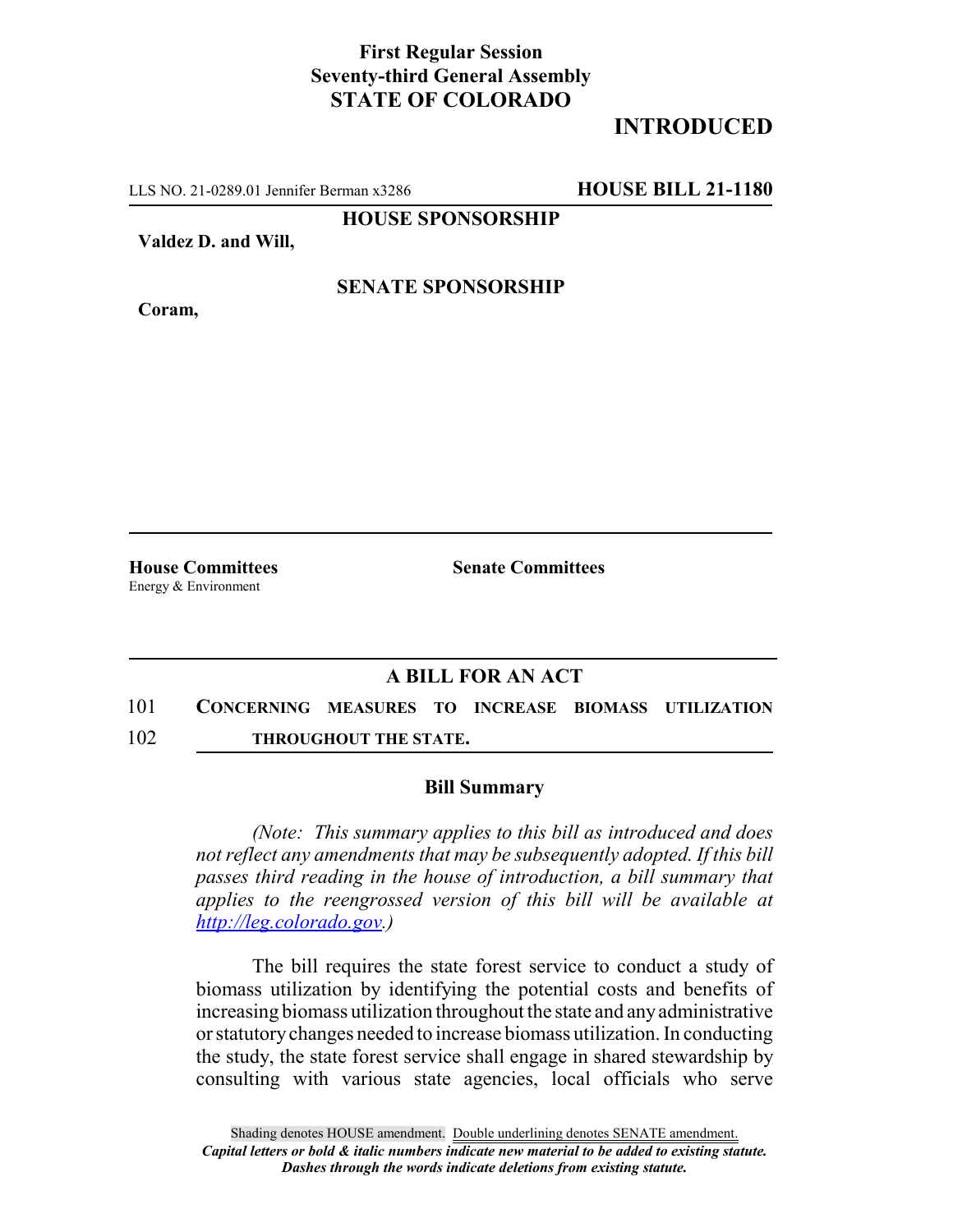communities in the wildland-urban interface, and other interested stakeholders. On or before March 1, 2022, the state forest service shall submit a report summarizing its findings and recommendations from the study to the governor and the legislative committees with jurisdiction over agriculture and natural resources matters.

 *Be it enacted by the General Assembly of the State of Colorado:* **SECTION 1.** In Colorado Revised Statutes, **add** 23-31-317 as follows: **23-31-317. Biomass utilization study - legislative declaration - report - definitions - repeal.** (1) THE GENERAL ASSEMBLY: (a) FINDS AND DETERMINES THAT: (I) THREE OF THE LARGEST WILDFIRES IN COLORADO'S HISTORY OCCURRED IN 2020, WITH MORE THAN SIX HUNDRED TWENTY-FIVE THOUSAND ACRES BURNED ACROSS THE STATE; **(II)** IT IS ESTIMATED THAT TWO HUNDRED FOURTEEN MILLION 11 DOLLARS WAS SPENT IN COLORADO IN 2020 TO FIGHT FOREST FIRES; (III) WITH ALMOST THREE MILLION PEOPLE IN COLORADO RESIDING IN THE WILDLAND-URBAN INTERFACE, THESE WILDFIRES THREATEN HUMAN LIFE AS WELL AS PRIVATE PROPERTY, PUBLIC INFRASTRUCTURE, AND THE ENVIRONMENT; (IV) THE FOREST SERVICE HAS IMPLEMENTED A NUMBER OF STRATEGIES TO HELP MITIGATE THE RISK OF WILDFIRE, INCLUDING ENGAGING IN EDUCATIONAL OUTREACH, PROVIDING TECHNICAL ASSISTANCE TO COMMUNITIES IN THE WUI WITH THE DEVELOPMENT OF COMMUNITY WILDFIRE PROTECTION PLANS, AND TREATING FORESTED 21 LANDS TO REDUCE THE AMOUNT OF FUEL: **(V) ONE PROMISING STRATEGY FOR WILDFIRE MITIGATION IS TO** 

23 INCREASE THE UTILIZATION OF BIOMASS TO REDUCE FUEL;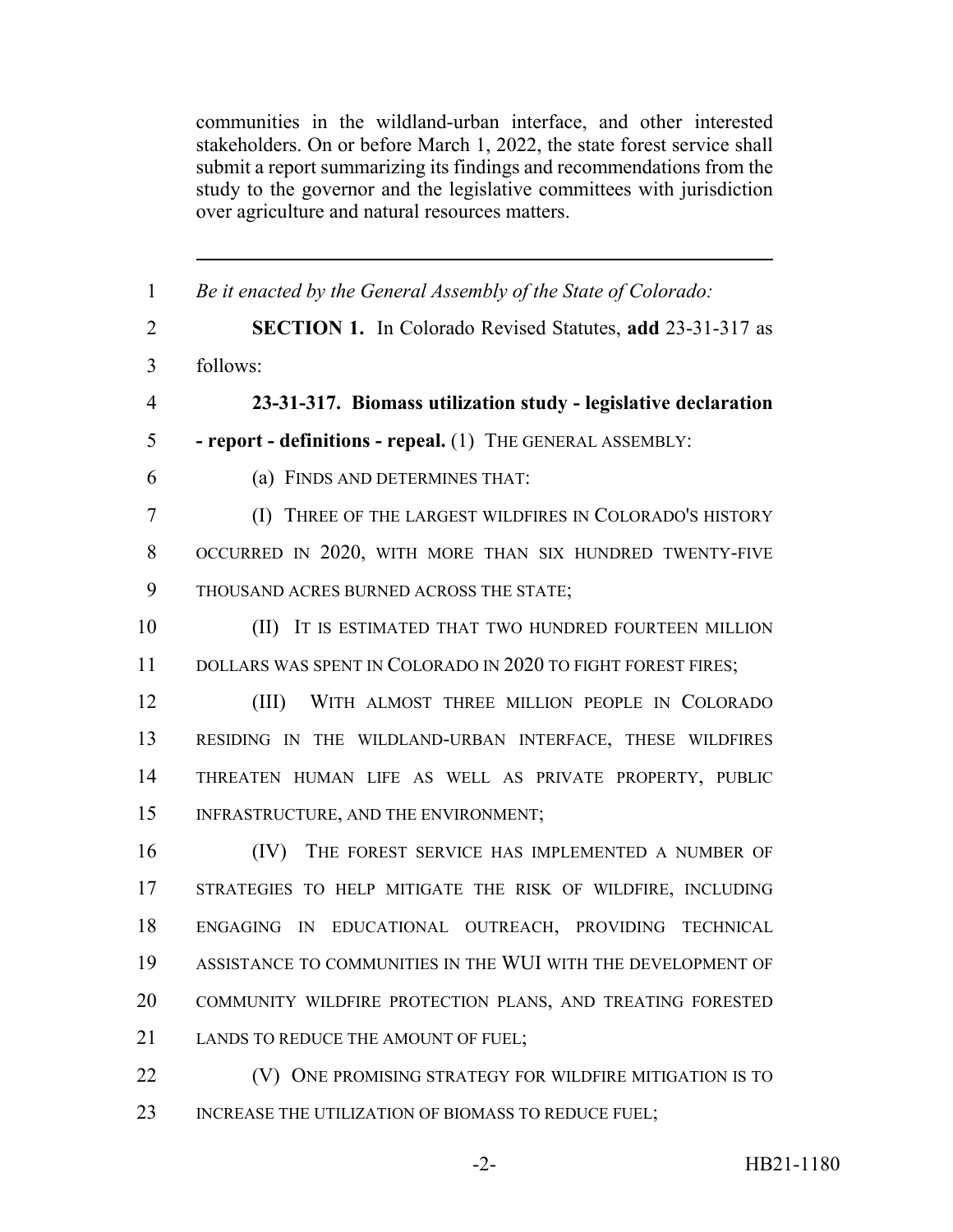(VI) INCREASED BIOMASS UTILIZATION WOULD PROVIDE OTHER ENVIRONMENTAL BENEFITS SUCH AS:

 (A) USING BIOMASS FOR ELECTRIC AND HEAT GENERATION AS A MEANS TO FURTHER DIVERSIFY COLORADO'S RENEWABLE ENERGY PORTFOLIO AND, IN FURTHERANCE OF THE GOVERNOR'S "GREENHOUSE GAS POLLUTION REDUCTION ROADMAP" RELEASED ON JANUARY 14,2021, PROVIDE A CARBON-NEUTRAL ALTERNATIVE ENERGY SOURCE TO FOSSIL FUELS; AND

 (B) APPLYING BIOCHAR TO SOIL AS A MEANS TO IMPROVE SOIL HEALTH AND PROVIDE CARBON SEQUESTRATION; AND

 (VII) THROUGH A COLLABORATIVE EFFORT BETWEEN STATE AGENCIES, LOCAL OFFICIALS, AND INTERESTED STAKEHOLDERS THAT EMBODIES THE PRINCIPLE OF SHARED STEWARDSHIP, A STUDY SHOULD BE CONDUCTED TO DETERMINE HOW BEST TO INCREASE BIOMASS UTILIZATION THROUGHOUT THE STATE; AND

 (b) DECLARES THAT THE FOREST SERVICE SHOULD STUDY THE COSTS AND BENEFITS OF INCREASING BIOMASS UTILIZATION THROUGHOUT THE STATE TO HELP IDENTIFY HOW BEST TO BRING COLORADO TO THE FOREFRONT OF BIOMASS UTILIZATION AS A MEANS TO INNOVATE WILDFIRE MITIGATION, RENEWABLE ENERGY DEVELOPMENT, SOIL HEALTH, CLIMATE CHANGE MITIGATION, AND CARBON SEQUESTRATION.

22 (2) AS USED IN THIS SECTION, UNLESS THE CONTEXT OTHERWISE REQUIRES:

- (a) "AIR CURTAIN INCINERATOR":
- 25 (I) HAS THE MEANING SET FORTH IN 40 CFR 60.51b; AND
- 26 (II) Is also known as an "AIR CURTAIN BURNER".
- (b) "BIOCHAR" MEANS A CHARCOAL THAT IS PRODUCED BY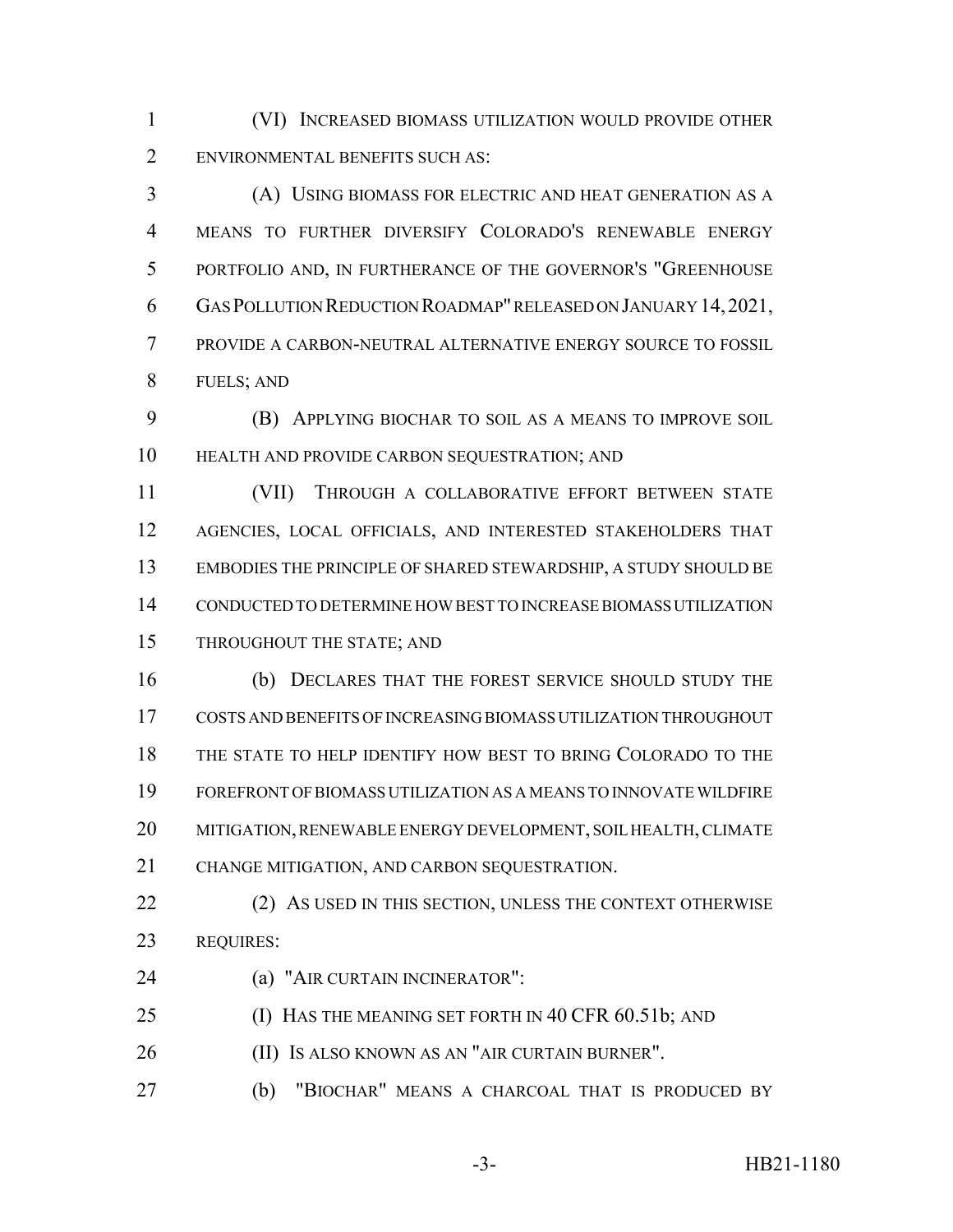PYROLYSIS OF BIOMASS AND IS USED AS A SOIL AMENDMENT.

 (c) "BIOMASS" HAS THE MEANING SET FORTH IN SECTION 40-2-124 3  $(1)(a)(I)$ .

 (d) "FOREST SERVICE" HAS THE MEANING SET FORTH IN SECTION 5 23-31-310 (2)(c).

 (e) "FUEL" HAS THE MEANING SET FORTH IN SECTION 23-31-310 (2)(d).

 (f) "PYROLYSIS" HAS THE MEANING SET FORTH IN SECTION 9  $40-2-124$  (1)(a)(V).

 (g) "SHARED STEWARDSHIP" MEANS THE PRINCIPLES OF COLLABORATION THAT THE UNITED STATES FOREST SERVICE PROMOTES WITH RESPECT TO IDENTIFYING PRIORITIES FOR ITS WORK TO INCREASE CRITICAL FOREST TREATMENTS, SUPPORT COMMUNITIES, AND IMPROVE FOREST CONDITIONS.

 (h) "WILDLAND-URBAN INTERFACE" OR "WUI" HAS THE MEANING SET FORTH IN SECTION 23-31-310 (2)(f).

 (3) (a) AS SOON AS PRACTICABLE, THE FOREST SERVICE SHALL 18 COMMENCE A STUDY TO IDENTIFY:

 (I) THE ENVIRONMENTAL AND ECONOMIC BENEFITS OF INCREASING BIOMASS UTILIZATION THROUGHOUT THE STATE, INCLUDING POTENTIAL:

 (A) WILDFIRE PREVENTION AND MITIGATION BENEFITS DERIVED 22 FROM ITS UTILIZATION;

 (B) ENERGY BENEFITS DERIVED FROM INCREASING BIOMASS ENERGY GENERATION; AND

25 (C) AGRICULTURAL BENEFITS FROM INCREASING ITS USAGE AS BIOCHAR;

**(II)** THE ANTICIPATED COSTS INVOLVED IN INCREASING SUPPLY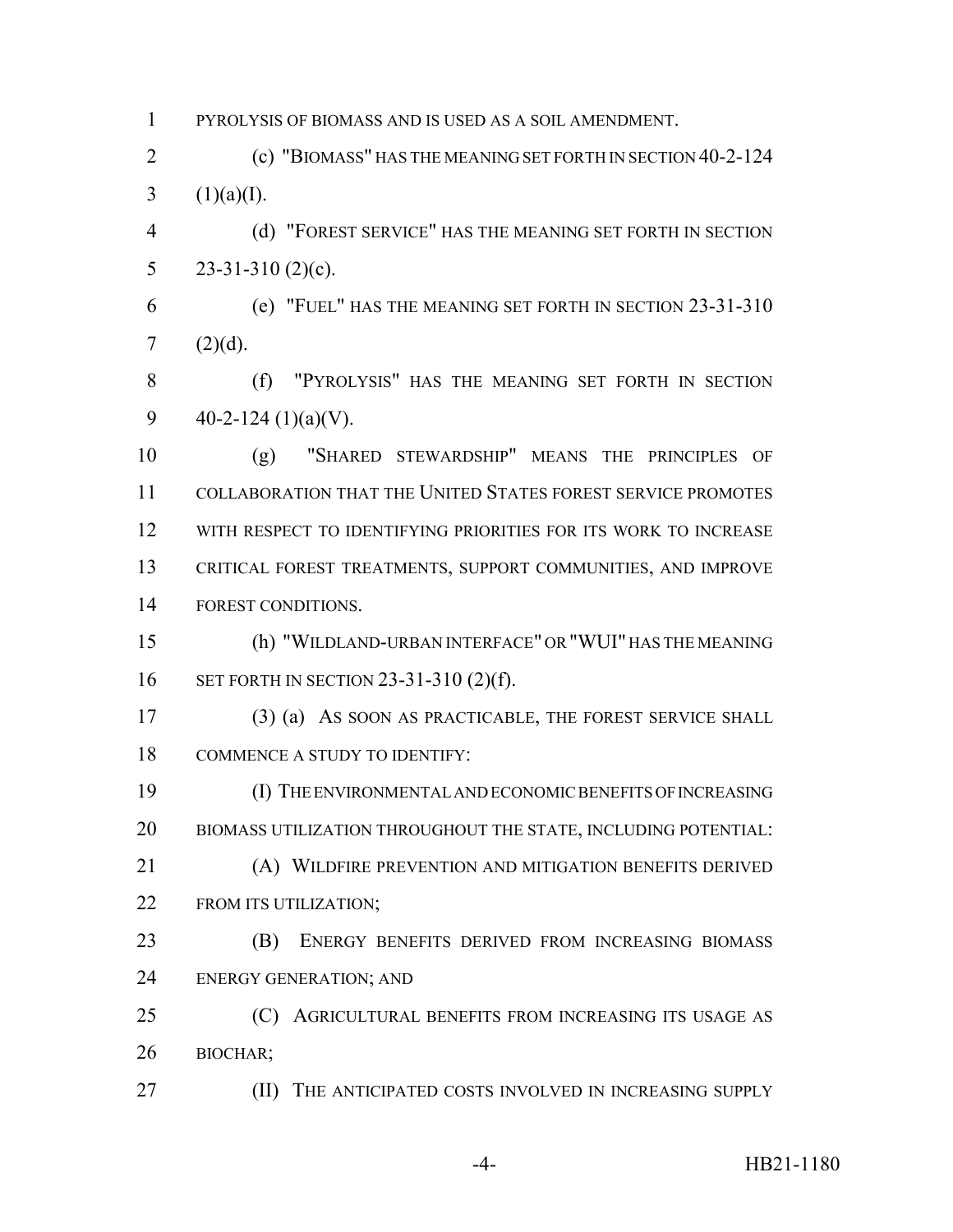AND DEMAND FOR BIOMASS UTILIZATION THROUGHOUT THE STATE, 2 INCLUDING POTENTIAL:

 (A) COSTS TO THE STATE TO PURCHASE ONE OR MORE AIR CURTAIN INCINERATORS;

 (B) REDUCTIONS IN STATE REVENUE IF TAX CREDITS RELATED TO BIOMASS GENERATION AND UTILIZATION ARE CREATED OR THE STATE SALES TAX EXEMPTION IN SECTION 39-26-723 FOR BEETLE-KILLED WOOD PRODUCTS IS CONTINUED; AND

 (C) COSTS TO UPDATE EXISTING DATA REGARDING STATEWIDE MARKETS FOR WOOD PRODUCTS; AND

 (III) POTENTIAL BARRIERS TO INCREASING UTILIZATION, INCLUDING THE IDENTIFICATION OF ANY ADMINISTRATIVE OR STATUTORY CHANGES NEEDED TO EFFECTUATE INCREASED BIOMASS UTILIZATION THROUGHOUT THE STATE.

 (b) IN CONDUCTING THE STUDY, THE FOREST SERVICE SHALL ENGAGE IN SHARED STEWARDSHIP BY WORKING COLLABORATIVELY WITH THE DEPARTMENT OF AGRICULTURE, THE DIVISION OF FIRE PREVENTION 18 AND CONTROL IN THE DEPARTMENT OF PUBLIC SAFETY, ANY OTHER INTERESTED STATE AGENCIES, LOCAL OFFICIALS WHO SERVE COMMUNITIES IN THE WUI, AND ANY OTHER INTERESTED STAKEHOLDERS.

21 (4) ON OR BEFORE MARCH 1, 2022, THE FOREST SERVICE SHALL SUBMIT A REPORT SUMMARIZING ITS FINDINGS AND RECOMMENDATIONS FROM THE STUDY, INCLUDING ANY RECOMMENDATIONS REGARDING LEGISLATION, TO THE GOVERNOR AND THE AGRICULTURE, LIVESTOCK, AND WATER COMMITTEE OF THE HOUSE OF REPRESENTATIVES AND THE AGRICULTURE AND NATURAL RESOURCES COMMITTEE OF THE SENATE, OR ANY SUCCESSOR COMMITTEES. THE FOREST SERVICE SHALL POST THE